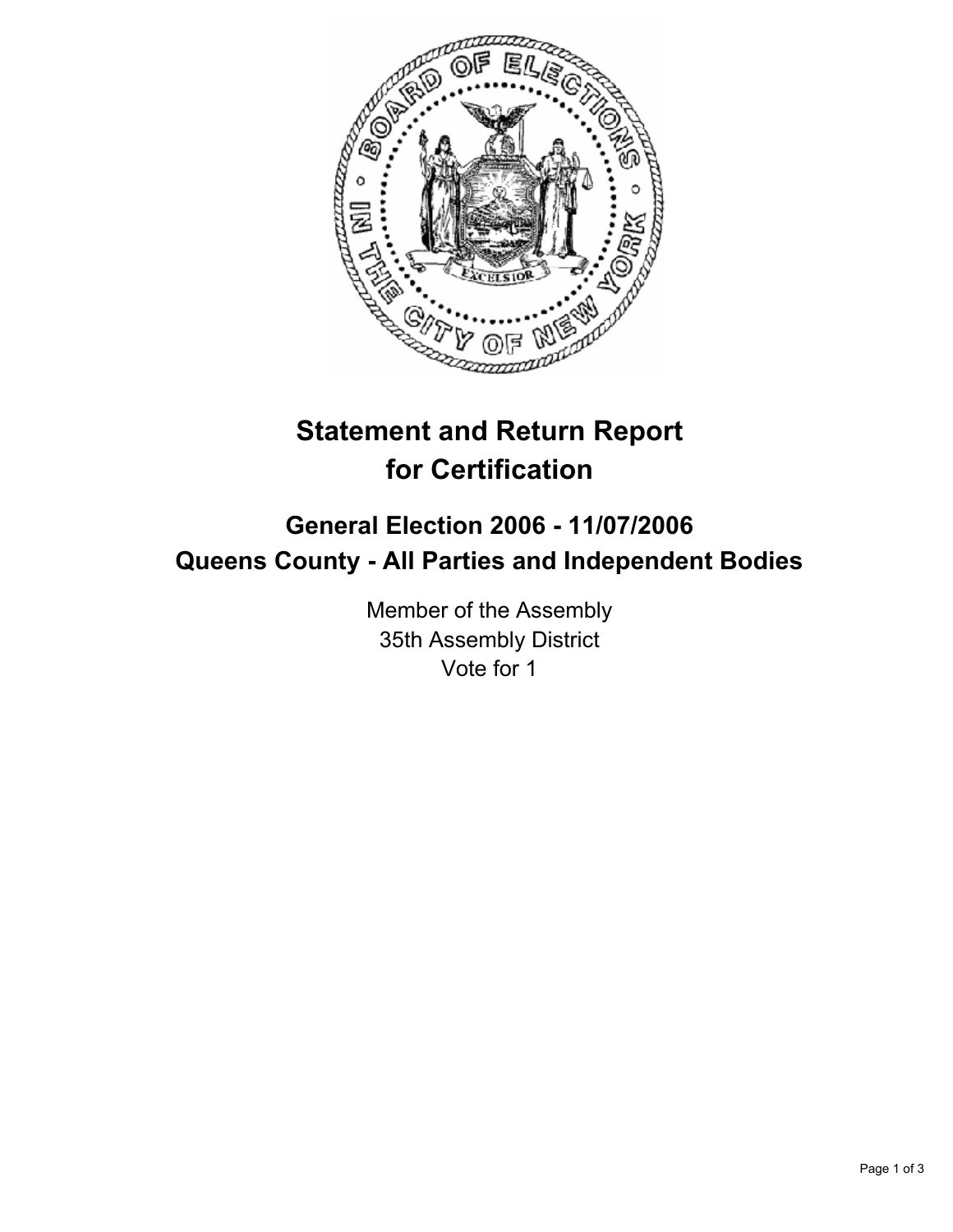

### **Assembly District 35**

| <b>PUBLIC COUNTER</b>         | 12,973 |
|-------------------------------|--------|
| <b>EMERGENCY</b>              | 0      |
| ABSENTEE/MILITARY             | 272    |
| AFFIDAVIT                     | 181    |
| <b>Total Ballots</b>          | 13,479 |
| JEFFRION L AUBRY (DEMOCRATIC) | 8,597  |
| <b>Total Votes</b>            | 8,597  |
| Unrecorded                    | 4,882  |